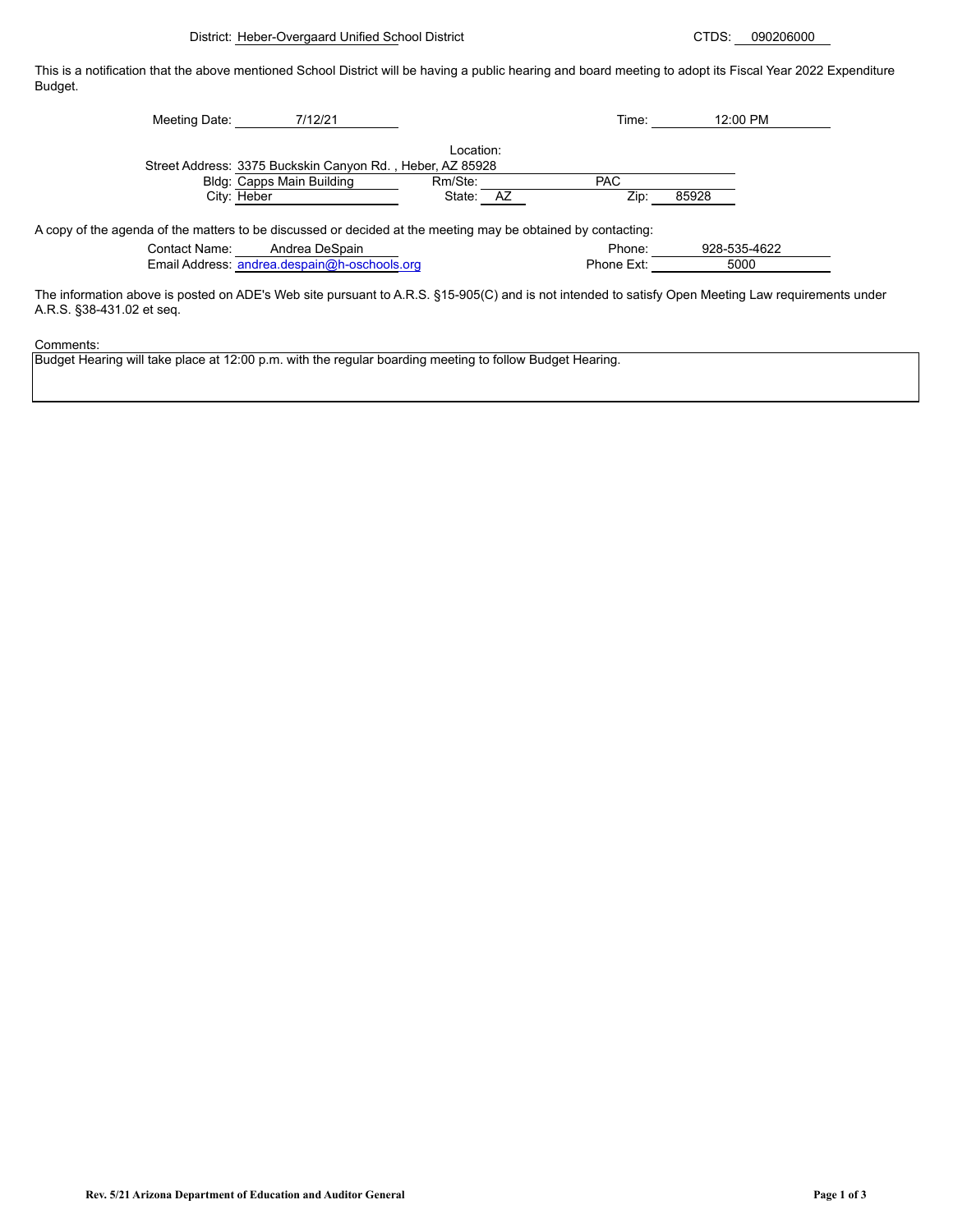## **SUMMARY OF SCHOOL DISTRICT PROPOSED EXPENDITURE BUDGET**

**I** certify that the Budget of **District All and All Property County County for fiscal year 2022 was officially** 

| proposed by the Governing Board on | June 29th                         | , 2021, and that the complete Proposed Expenditure Budget may be reviewed by contacting |                               |  |  |
|------------------------------------|-----------------------------------|-----------------------------------------------------------------------------------------|-------------------------------|--|--|
| <b>Andrea DeSpain</b>              | at the District Office, telephone | 928-535-4622                                                                            | during normal business hours. |  |  |

**during normal business hours. 928-535-4622** Patricia Weber 

| ---------------                         |  |
|-----------------------------------------|--|
| <b>President of the Governing Board</b> |  |

 $\sim$ 

| 1. Average Daily Membership:                                                                          |                                                                                                                                                      | Prior Yr.                 | <b>Budget Yr.</b>                                                                                                                                                                                                                                                            | 4. Average Teacher Salaries (A.R.S. §15-903.E)                     |        |
|-------------------------------------------------------------------------------------------------------|------------------------------------------------------------------------------------------------------------------------------------------------------|---------------------------|------------------------------------------------------------------------------------------------------------------------------------------------------------------------------------------------------------------------------------------------------------------------------|--------------------------------------------------------------------|--------|
|                                                                                                       | <b>2020 ADM</b>                                                                                                                                      | <b>2021 ADM</b>           | <b>2022 ADM</b>                                                                                                                                                                                                                                                              | Average salary of all teachers employed in FY 2022 (budget year)   | 54,164 |
| Attending                                                                                             |                                                                                                                                                      |                           |                                                                                                                                                                                                                                                                              | 2. Average salary of all teachers employed in FY 2021 (prior year) | 52,721 |
|                                                                                                       | 449.708                                                                                                                                              | 420.054                   | 427.770                                                                                                                                                                                                                                                                      | . Increase in average teacher salary from the prior year           | 1,443  |
| 2. Tax Rates:                                                                                         |                                                                                                                                                      | <b>Prior FY</b>           | <b>Est. Budget FY</b>                                                                                                                                                                                                                                                        | 4. Percentage increase                                             | 3%     |
| required to be in secondary rate)<br>Technical Education Districts, and desegregation, if applicable) | Primary Rate (equalization formula funding and budget add-ons not<br>3.4229<br>3.5247<br>Secondary Rate (voter-approved overrides, bonds, and Career |                           | Comments on average salary calculation (Optional): SALARY CALCULATION - Salary Placement on<br>salary schedule which includes<br>\$4642 from Fund 010; Performance Pay Fund 010 - \$3640; Extra Stipends Fund 010 - \$1800; Fund 20<br>Payout -\$350 and Forest Fee - \$737; |                                                                    |        |
| 3. Budgeted expenditures and budget limits                                                            |                                                                                                                                                      | 0.8524<br><b>Budgeted</b> | 0.8259                                                                                                                                                                                                                                                                       |                                                                    |        |
|                                                                                                       |                                                                                                                                                      | <b>Expenditures</b>       | <b>Budget Limit</b>                                                                                                                                                                                                                                                          |                                                                    |        |
| Maintenance & Operation Fund                                                                          |                                                                                                                                                      | 4,175,391                 | 4,175,391                                                                                                                                                                                                                                                                    |                                                                    |        |
| <b>Classroom Site Fund</b>                                                                            |                                                                                                                                                      | 540,026                   | 540,026                                                                                                                                                                                                                                                                      | Average salary of all teachers employed in FY 2018.                | 42,410 |
| <b>Unrestricted Capital Outlay Fund</b>                                                               |                                                                                                                                                      | 272,578                   | 272,578                                                                                                                                                                                                                                                                      | Total percentage increase in average teacher salary since FY 2018  | 28%    |

| MAINTENANCE AND OPERATION EXPENDITURES       |                              |                  |                 |                  |                 |                  |                 |
|----------------------------------------------|------------------------------|------------------|-----------------|------------------|-----------------|------------------|-----------------|
|                                              |                              |                  |                 |                  |                 | % Inc. / (Decr.) |                 |
|                                              | <b>Salaries and Benefits</b> |                  | Other           |                  | <b>TOTAL</b>    |                  | from            |
|                                              | <b>Prior FY</b>              | <b>Budget FY</b> | <b>Prior FY</b> | <b>Budget FY</b> | <b>Prior FY</b> | <b>Budget FY</b> | <b>Prior FY</b> |
| <b>100 Regular Education</b>                 |                              |                  |                 |                  |                 |                  |                 |
| 1000 Instruction                             | 1,470,282                    | 1,589,302        | 16,185          | 75,837           | 1,486,467       | 1,665,139        | 12.0%           |
| <b>2000 Support Services</b>                 |                              |                  |                 |                  |                 |                  |                 |
| 2100 Students                                | 108,462                      | 102,783          | 2,396           | 12,849           | 110,858         | 115,632          | 4.3%            |
| <b>2200 Instructional Staff</b>              | 111,057                      | 115.104          | 10,396          | 10,396           | 121,453         | 125,500          | 3.3%            |
| 2300, 2400, 2500 Administration              | 501,293                      | 525,074          | 114,380         | 137,061          | 615,673         | 662,135          | 7.5%            |
| 2600 Oper./Maint. of Plant                   | 325,396                      | 353,409          | 334,380         | 344,057          | 659,776         | 697,466          | 5.7%            |
| 2900 Other                                   | $\theta$                     | $\Omega$         | $\theta$        | $\mathbf{0}$     | $\theta$        | $\theta$         | $0.0\%$         |
| 3000 Oper. of Noninstructional Services      | 30,926                       | 33,141           | 7,484           | 7,484            | 38,410          | 40,625           | 5.8%            |
| 610 School-Sponsored Cocurric. Activities    | 18,144                       | 23,413           | 2,550           | 2,550            | 20,694          | 25,963           | 25.5%           |
| 620 School-Sponsored Athletics               | 109,294                      | 113,168          | 19,800          | 19,800           | 129,094         | 132,968          | 3.0%            |
| 630, 700, 800, 900 Other Programs            |                              |                  | $\theta$        | $\theta$         | $\Omega$        | $\Omega$         | 0.0%            |
| <b>Regular Education Subsection Subtotal</b> | 2,674,854                    | 2,855,394        | 507,571         | 610,034          | 3,182,425       | 3,465,428        | 8.9%            |
| 200 and 300 Special Education                |                              |                  |                 |                  |                 |                  |                 |
| <b>1000 Instruction</b>                      | 344,965                      | 291,503          | 2,510           | 48,269           | 347,475         | 339,772          | $-2.2%$         |
| <b>2000 Support Services</b>                 |                              |                  |                 |                  |                 |                  |                 |
| 2100 Students                                | 8,873                        | 8,984            | 29,031          | 31,032           | 37,904          | 40,016           | 5.6%            |
| <b>2200 Instructional Staff</b>              | 6,838                        | 8,593            | 1,015           | 1,015            | 7,853           | 9,608            | 22.3%           |
| 2300, 2400, 2500 Administration              | $\Omega$                     | $\mathbf{0}$     | 425             | 425              | 425             | 425              | 0.0%            |
| 2600 Oper./Maint. of Plant                   | $\mathbf{0}$                 | $\overline{0}$   | 18,786          | 19,392           | 18,786          | 19,392           | 3.2%            |
| 2900 Other                                   | $\Omega$                     | $\theta$         | $\mathbf{0}$    | $\mathbf{0}$     | $\mathbf{0}$    | $\mathbf{0}$     | 0.0%            |
| 3000 Oper. of Noninstructional Services      | $\theta$                     | $\theta$         | $\mathbf{0}$    | $\mathbf{0}$     | $\theta$        | $\mathbf{0}$     | $0.0\%$         |
| <b>Special Education Subsection Subtotal</b> | 360,676                      | 309,080          | 51,767          | 100,133          | 412,443         | 409,213          | $-0.8%$         |
| <b>400 Pupil Transportation</b>              | 227,907                      | 213,042          | 68,800          | 68,800           | 296,707         | 281,842          | $-5.0%$         |
| 510 Desegregation                            | $\Omega$                     | $\Omega$         | $\mathbf{0}$    | $\theta$         | $\theta$        | $\mathbf{0}$     | 0.0%            |
| <b>530 Dropout Prevention Programs</b>       | $\theta$                     | $\theta$         | $\mathbf{0}$    | $\theta$         | $\theta$        | $\theta$         | 0.0%            |
| 540 Joint Career and Technical Education     |                              |                  |                 |                  |                 |                  |                 |
| and Vocational Education Center              | $\Omega$                     |                  | $\mathbf{0}$    | $\mathbf{0}$     | $\mathbf{0}$    | $\mathbf{0}$     | $0.0\%$         |
| 550 K-3 Reading Program                      | 15,113                       | 18,008           | 485             | 900              | 15,598          | 18,908           | 21.2%           |
| <b>TOTAL EXPENDITURES</b>                    | 3,278,550                    | 3,395,524        | 628,623         | 779,867          | 3,907,173       | 4,175,391        | 6.9%            |